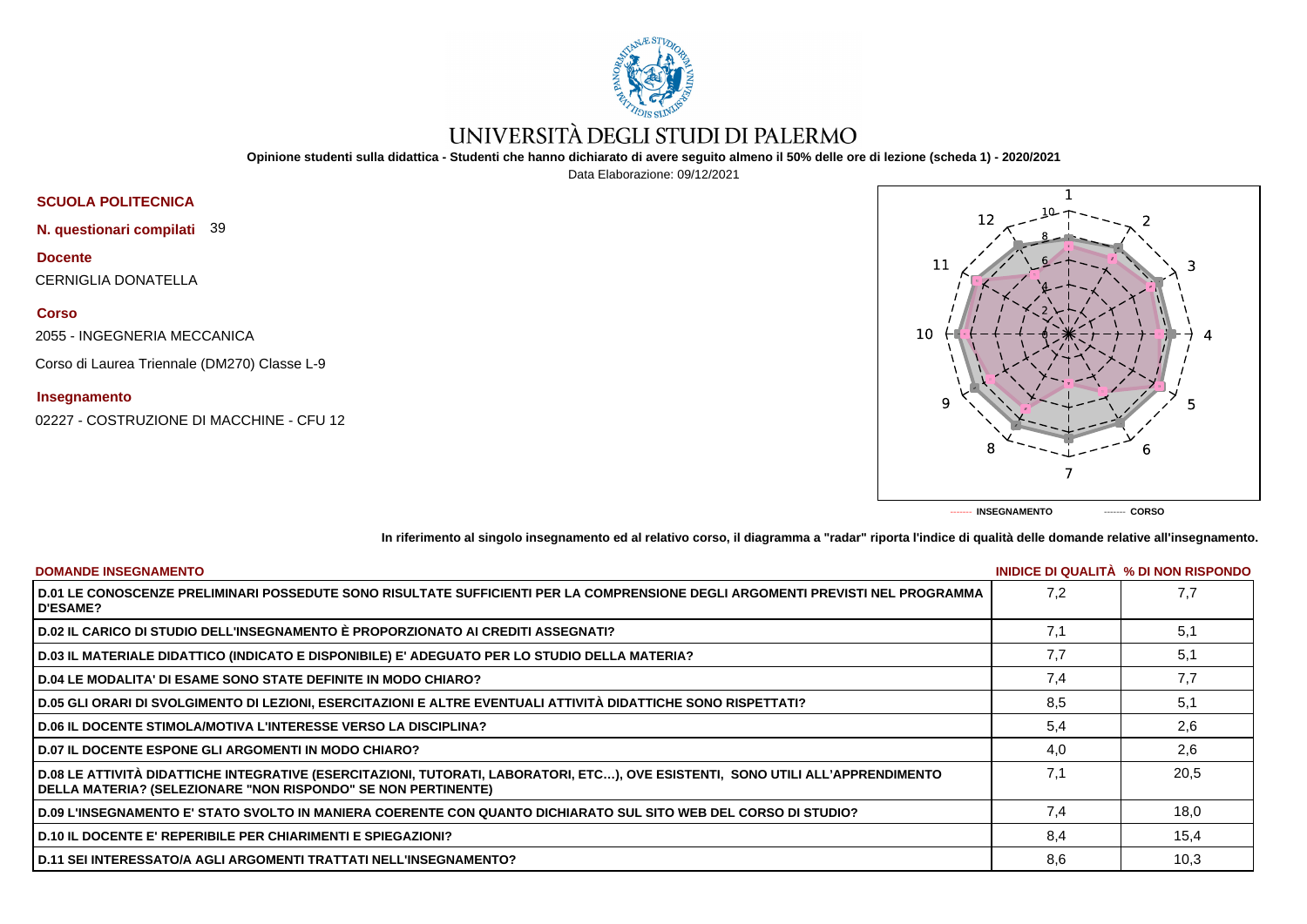**DOMANDE INSEGNAMENTO INIDICE DI QUALITÀ % DI NON RISPONDO**

**D.12 SEI COMPLESSIVAMENTE SODDISFATTO DI COME E' STATO SVOLTO QUESTO INSEGNAMENTO, ANCHE NEL CASO IN CUI QUESTO SIA STATO FRUITO CON MODALITA' A DISTANZA?**

#### **INFO STUDENTE E SUGGERIMENTI**

|                                                                                                                                                                    | 1° IN CORSO                                                                 |           | 2° IN CORSO                                | 3° IN CORSO                                                                                                       |                             | 4° IN CORSO         |                                                                                  |                                          | 5° IN CORSO                                                                                                                                           |                                             | 6° IN CORSO |                                           | <b>FUORI CORSO</b>  |
|--------------------------------------------------------------------------------------------------------------------------------------------------------------------|-----------------------------------------------------------------------------|-----------|--------------------------------------------|-------------------------------------------------------------------------------------------------------------------|-----------------------------|---------------------|----------------------------------------------------------------------------------|------------------------------------------|-------------------------------------------------------------------------------------------------------------------------------------------------------|---------------------------------------------|-------------|-------------------------------------------|---------------------|
| <b>D.02 ANNO DI CORSO</b>                                                                                                                                          | 0,0                                                                         | 59,0      |                                            | 20,5                                                                                                              |                             | 0,0                 |                                                                                  | 0,0                                      |                                                                                                                                                       | 0,0                                         |             |                                           | 20,5                |
|                                                                                                                                                                    | <b>LICEO</b><br><b>LICEO SOCIO-</b><br><b>CLASSICO</b><br><b>PEDAGOGICO</b> |           | <b>IST. TECNICO</b><br><b>PER GEOMETRI</b> | <b>LICEO</b><br><b>SCIENTIFICO</b>                                                                                |                             | <b>IST. TECNICO</b> |                                                                                  | IST.<br><b>COMMERCIALE PROFESSIONALE</b> |                                                                                                                                                       | <b>ALTRI LICEI</b>                          |             | <b>IST. TECNICO</b><br><b>INDUSTRIALE</b> | <b>ALTRO</b>        |
| <b>D.01 SCUOLA SECONDARIA DI</b><br><b>PROVENIENZA</b>                                                                                                             | 7,7<br>0,0                                                                  |           | 5,1                                        | 66,7                                                                                                              |                             | 2,6                 |                                                                                  |                                          | 2,6                                                                                                                                                   | 0,0                                         |             | 10,3                                      | 5,1                 |
|                                                                                                                                                                    | <b>IN SEDE</b>                                                              |           |                                            |                                                                                                                   | <b>FUORI SEDE PENDOLARE</b> |                     |                                                                                  |                                          |                                                                                                                                                       | <b>FUORI SEDE STANZIALE</b>                 |             |                                           |                     |
| <b>D.02 RESIDENZA</b>                                                                                                                                              |                                                                             | 41,0      |                                            |                                                                                                                   | 25,6                        |                     |                                                                                  |                                          |                                                                                                                                                       | 33,3                                        |             |                                           |                     |
|                                                                                                                                                                    | $0 - 30$                                                                    | $31 - 60$ | 61-90                                      | $91 - 120$                                                                                                        |                             | 121-150             | 151-180                                                                          |                                          | 181-210                                                                                                                                               |                                             | 211-240     | 241-270                                   | 271-300             |
| <b>D.03 NUMERO TOTALE DI CREDITI</b><br><b>ACQUISITI ALLA DATA DELLA</b><br><b>RILEVAZIONE</b>                                                                     | 0,0                                                                         | 2,6       | 33,3                                       | 35,9                                                                                                              |                             | 18,0                | 10,3                                                                             |                                          | 0,0                                                                                                                                                   |                                             | 0,0         | 0,0                                       | 0,0                 |
|                                                                                                                                                                    | <b>ESCLUSIVAMENTE IN</b><br><b>PRESENZA</b>                                 |           |                                            | SIMULTANEAMENTE IN<br>PRESENZA O IN MODALITÀ<br><b>BLENDED (IN PARTE A</b><br><b>DISTANZA)</b>                    |                             | <b>DISTANZA,</b>    | <b>ESCLUSIVAMENTE A</b><br><b>PREVALENTEMENTE IN</b><br><b>MODALITÀ SINCRONA</b> |                                          | PREVALENTEMENTE IN<br><b>MODALITÀ ASINCRONA (CON</b><br>PUBBLICAZIONE DI LEZIONI<br><b>REGISTRATE ED EVENTUALI</b><br><b>INCONTRI CON IL DOCENTE)</b> | <b>ESCLUSIVAMENTE A</b><br><b>DISTANZA.</b> |             |                                           | <b>NON RISPONDO</b> |
| <b>D.13 L'INSEGNAMENTO È STATO</b><br><b>EROGATO DAL DOCENTE</b>                                                                                                   | 5,1                                                                         |           |                                            | 2,6                                                                                                               |                             | 61,5                |                                                                                  |                                          |                                                                                                                                                       | 10,3                                        |             |                                           | 20,5                |
|                                                                                                                                                                    | <b>INTERAMENTE IN PRESENZA</b>                                              |           |                                            | <b>PREVALENTEMENTE IN</b><br>PRESENZA (PER OLTRE IL 75% E PARZIALMENTE A DISTANZA<br><b>DEL MONTE ORE TOTALE)</b> |                             |                     | (CIRCA IL 50% DELLE ORE PER<br><b>CIASCUNA MODALITÀ)</b>                         |                                          | <b>PARZIALMENTE IN PRESENZA ESCLUSIVAMENTE A DISTANZA</b>                                                                                             |                                             |             |                                           | <b>NON RISPONDO</b> |
| <b>D.14 IN CASO DI DIDATTICA</b><br><b>"BLENDED" O DI LEZIONI RESE</b><br>DISPONIBILI IN PIATTAFORMA, HAI<br><b>SCELTO DI FREQUENTARE</b><br><b>L'INSEGNAMENTO</b> | 0,0                                                                         |           |                                            | 0,0                                                                                                               |                             | 0,0                 |                                                                                  |                                          |                                                                                                                                                       | 23,1                                        |             |                                           | 76,9                |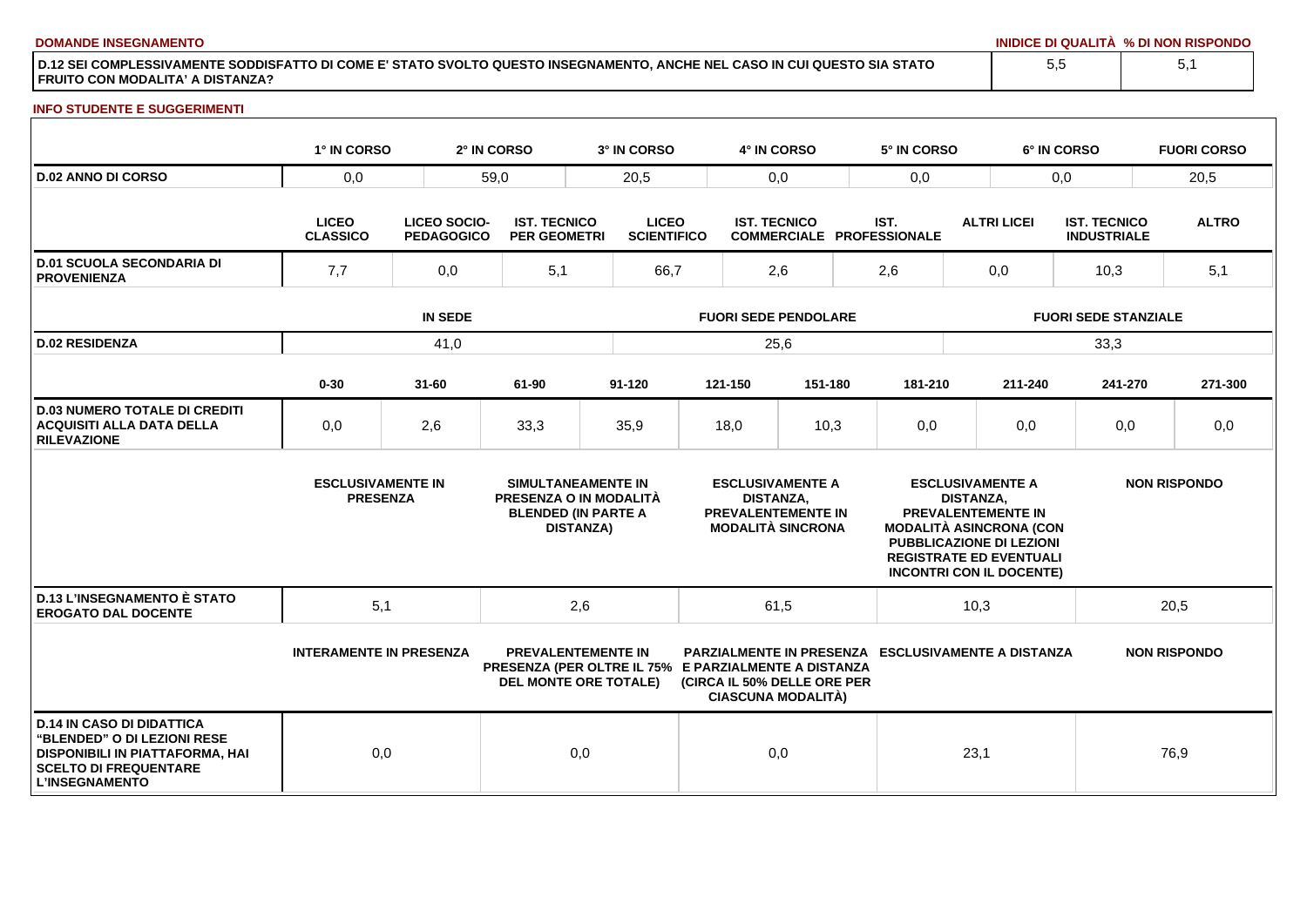|                                                                                                                                                                                                             |                                                                                                                                                                                                                   | SÌ                                                                                                                                                                                                                                                            |     | <b>NO</b>                                                                                                       |                          |                                                                  |                   |                                                                                |                | <b>SOLO IN PARTE</b> |                                                                                 |                     | <b>NON RISPONDO</b> |                     |                               |
|-------------------------------------------------------------------------------------------------------------------------------------------------------------------------------------------------------------|-------------------------------------------------------------------------------------------------------------------------------------------------------------------------------------------------------------------|---------------------------------------------------------------------------------------------------------------------------------------------------------------------------------------------------------------------------------------------------------------|-----|-----------------------------------------------------------------------------------------------------------------|--------------------------|------------------------------------------------------------------|-------------------|--------------------------------------------------------------------------------|----------------|----------------------|---------------------------------------------------------------------------------|---------------------|---------------------|---------------------|-------------------------------|
| <b>D.15 INDIPENDENTEMENTE DALLA</b><br><b>MODALITÀ DI EROGAZIONE</b><br>DELL'INSEGNAMENTO, IL DOCENTE<br>HA RESO DISPONIBILI LE SUE LEZIONI<br><b>REGISTRATE SU PIATTAFORMA?</b>                            | 71,8                                                                                                                                                                                                              |                                                                                                                                                                                                                                                               |     | 0,0                                                                                                             |                          |                                                                  |                   | 0,0                                                                            |                |                      |                                                                                 | 28,2                |                     |                     |                               |
|                                                                                                                                                                                                             | <b>TRAMITE</b><br><b>TRAMITE</b><br><b>RICEVIMENTO SU</b><br><b>APPUNTAMENTI A</b><br><b>RICHIESTA SU</b><br>PIATTAFORMA,<br><b>NEGLI ORARI</b><br><b>PIATTAFORMA</b><br><b>PREDEFINITI DAL</b><br><b>DOCENTE</b> |                                                                                                                                                                                                                                                               |     | <b>TRAMITE EMAIL</b>                                                                                            |                          | <b>TRAMITE CHAT O</b><br>PER TELEFONO, SU<br><b>APPUNTAMENTO</b> |                   | DURANTE LE LEZIONI DURANTE LE LEZIONI<br><b>IN PRESENZA</b>                    |                | A DISTANZA           |                                                                                 |                     | <b>NON RISPONDO</b> |                     |                               |
| D.16 CON QUALI MODALITÀ HAI<br><b>INTERAGITO PREVALENTEMENTE CON</b><br>IL DOCENTE DURANTE LA FASE DI<br><b>SVOLGIMENTO DELL'INSEGNAMENTO?</b>                                                              | 12,8                                                                                                                                                                                                              |                                                                                                                                                                                                                                                               | 2,6 | 5,1                                                                                                             |                          | 0,0                                                              |                   | 2,6                                                                            |                | 20,5                 |                                                                                 | 56,4                |                     |                     |                               |
|                                                                                                                                                                                                             | $\mathbf{1}$                                                                                                                                                                                                      | $\overline{2}$                                                                                                                                                                                                                                                |     | 3                                                                                                               | 4                        | 5                                                                |                   | 6                                                                              | $\overline{7}$ |                      | 8                                                                               | 9                   |                     | 10                  | <b>NON</b><br><b>RISPONDO</b> |
| D.17 IL DOCENTE TI E SEMBRATO A<br><b>SUO AGIO NELLA GESTIONE DELLA</b><br><b>DIDATTICA A DISTANZA?</b>                                                                                                     | 12,8                                                                                                                                                                                                              | 5,1                                                                                                                                                                                                                                                           |     | 7,7                                                                                                             | 7,7                      | 7,7                                                              |                   | 7,7                                                                            | 15,4           |                      | 5,1                                                                             | 5,1                 |                     | 5,1                 | 20,5                          |
|                                                                                                                                                                                                             |                                                                                                                                                                                                                   | <b>NELLA STESSA CITTÀ SEDE</b><br>IN UN'ALTRA CITTÀ/PAESE,<br>IN UN'ALTRA CITTÀ/PAESE, A<br>IN UN ALTRO PAESE UE O<br><b>ENTRO 50 KM DALLA SEDE</b><br>PIÙ DI 50 KM DALLA SEDE DEL<br><b>DEL CORSO</b><br><b>EXTRA UE</b><br><b>DEL CORSO</b><br><b>CORSO</b> |     | <b>NON RISPONDO</b>                                                                                             |                          |                                                                  |                   |                                                                                |                |                      |                                                                                 |                     |                     |                     |                               |
| <b>D.18 NEL PERIODO DI FREQUENZA</b><br><b>DELL'INSEGNAMENTO HAI ABITATO</b><br><b>PREVALENTEMENTE:</b>                                                                                                     |                                                                                                                                                                                                                   | 25,6                                                                                                                                                                                                                                                          |     |                                                                                                                 | 23,1                     |                                                                  |                   | 23,1                                                                           |                |                      | 0,0                                                                             |                     | 28,2                |                     |                               |
|                                                                                                                                                                                                             | <b>UNO SPAZIO PRIVATO</b>                                                                                                                                                                                         |                                                                                                                                                                                                                                                               |     | SI, HO AVUTO A DISPOSIZIONE SI, HO AVUTO A DISPOSIZIONE SI, HO AVUTO A DISPOSIZIONE<br>UNO SPAZIO CONDIVISO CON | <b>ORARI A ROTAZIONE</b> |                                                                  |                   | <b>UNO SPAZIO CONDIVISO E</b><br><b>CON SOVRAPPOSIZIONE DI</b><br><b>ORARI</b> |                |                      | <b>NO, NON HO AVUTO A</b><br><b>DISPOSIZIONE UNO SPAZIO</b><br><b>SPECIFICO</b> |                     |                     | <b>NON RISPONDO</b> |                               |
| <b>D.19 NELL'ALLOGGIO IN CUI HAI</b><br><b>ABITATO HAI AVUTO A DISPOSIZIONE</b><br>UNO SPAZIO NEL QUALE POTERE<br>SVOLGERE EVENTUALI ATTIVITÀ DI<br>STUDIO A DISTANZA (LEZIONI,<br>COLLOQUI CON DOCENTI, )? |                                                                                                                                                                                                                   | 51,3                                                                                                                                                                                                                                                          |     |                                                                                                                 | 7,7                      |                                                                  | 7,7               |                                                                                |                | 5,1                  |                                                                                 |                     |                     | 28,2                |                               |
|                                                                                                                                                                                                             |                                                                                                                                                                                                                   | <b>PC</b>                                                                                                                                                                                                                                                     |     |                                                                                                                 | <b>TABLET</b>            |                                                                  | <b>SMARTPHONE</b> |                                                                                |                | <b>ALTRO</b>         |                                                                                 | <b>NON RISPONDO</b> |                     |                     |                               |
| <b>D.20 DURANTE LA FREQUENZA</b><br><b>DELL'INSEGNAMENTO QUALE</b><br>STRUMENTAZIONE HAI UTILIZZATO IN<br><b>CASA PIÙ FREQUENTEMENTE?</b>                                                                   | 76,9                                                                                                                                                                                                              |                                                                                                                                                                                                                                                               |     | 0,0                                                                                                             |                          | 0,0                                                              |                   | 0,0                                                                            |                | 23,1                 |                                                                                 |                     |                     |                     |                               |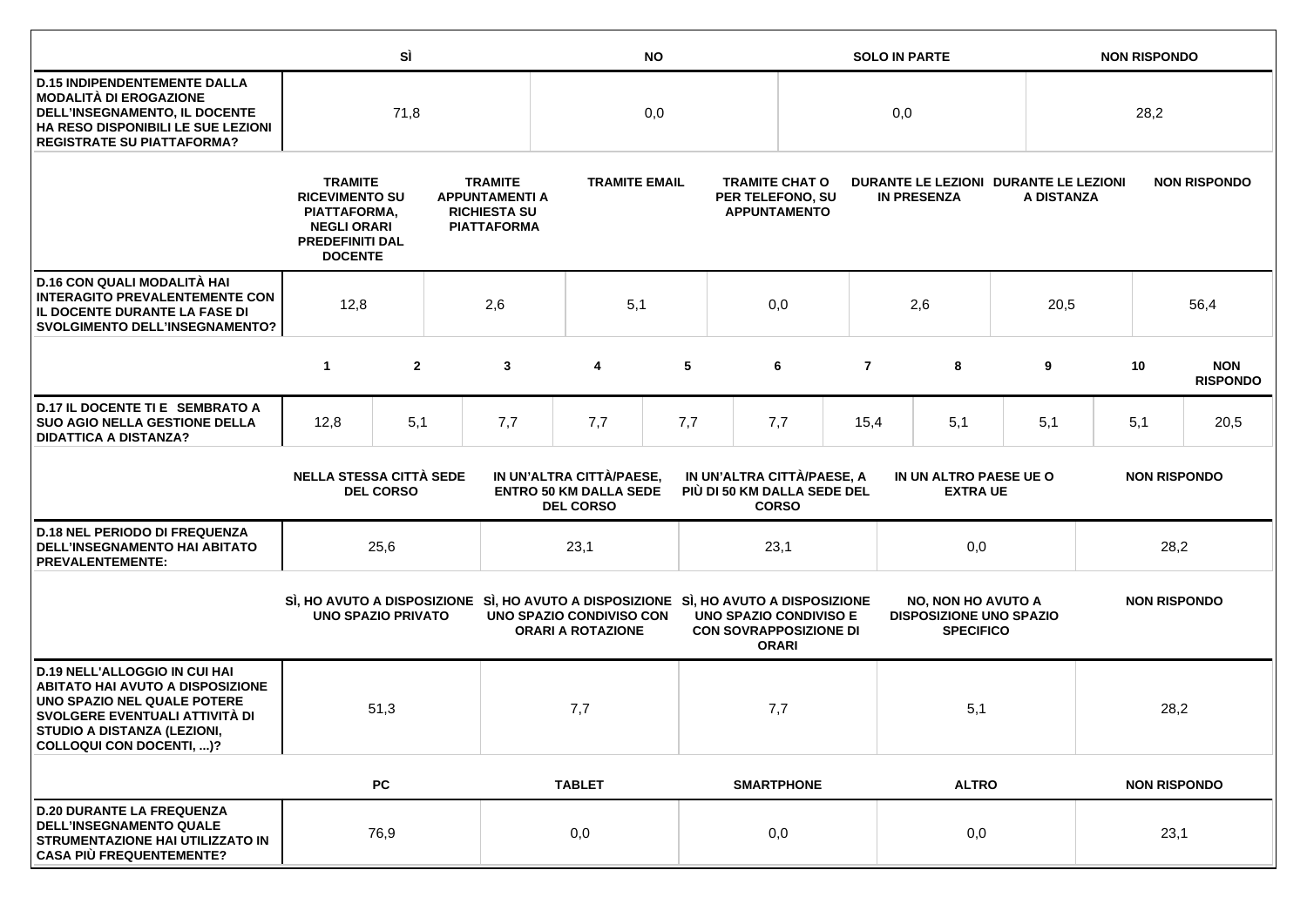|                                                                                                                                                                                                                                                                                    |              | AD USO ESCLUSIVAMENTE<br><b>PERSONALE</b> | AD USO CONDIVISO, CON<br><b>ORARI A ROTAZIONE</b> |     | AD USO CONDIVISO, CON<br>SOVRAPPOSIZIONE DI ORARI |     |                |  | <b>NON HO AVUTO A</b><br><b>DISPOSIZIONE IN CASA</b><br><b>ALCUNO STRUMENTO</b> |                     | <b>NON RISPONDO</b> |                               |  |
|------------------------------------------------------------------------------------------------------------------------------------------------------------------------------------------------------------------------------------------------------------------------------------|--------------|-------------------------------------------|---------------------------------------------------|-----|---------------------------------------------------|-----|----------------|--|---------------------------------------------------------------------------------|---------------------|---------------------|-------------------------------|--|
| <b>D.21 CON QUALE MODALITÀ DI</b><br>UTILIZZO HAI AVUTO A DISPOSIZIONE<br>IN CASA UN PC/TABLET?                                                                                                                                                                                    | 5,1<br>64,1  |                                           |                                                   |     | 5,1                                               |     |                |  |                                                                                 | 0,0<br>25,6         |                     |                               |  |
|                                                                                                                                                                                                                                                                                    | $\mathbf{1}$ | $\mathbf{2}$                              | $\mathbf{3}$                                      | 4   | 5                                                 | 6   | $\overline{7}$ |  | 8                                                                               | 9                   | 10                  | <b>NON</b><br><b>RISPONDO</b> |  |
| <b>D.22 LE APPARECCHIATURE</b><br>(COMPUTER, TABLET, TELEFONINO) E<br>LA CONNESSIONE INTERNET A TUA<br><b>DISPOSIZIONE TI HANNO PERMESSO</b><br>DI FRUIRE IN MODO SODDISFACENTE<br>(AUDIO, VIDEO, INTERATTIVITÀ) DELLE<br>ATTIVITÀ DELL'INSEGNAMENTO<br><b>EROGATE A DISTANZA?</b> | 2,6          | 0,0                                       | 0,0                                               | 0,0 | 5,1                                               | 7,7 | 18,0           |  | 15,4                                                                            | 10,3                | 20,5                | 20,5                          |  |
|                                                                                                                                                                                                                                                                                    |              | SI<br><b>NO</b>                           |                                                   |     |                                                   |     |                |  |                                                                                 |                     | <b>NON RISPONDO</b> |                               |  |
| <b>D.23 SUGGERISCI DI ALLEGGERIRE IL</b><br><b>CARICO DIDATTICO COMPLESSIVO</b>                                                                                                                                                                                                    |              | 33,3                                      |                                                   |     | 30,8                                              |     |                |  |                                                                                 | 35,9                |                     |                               |  |
|                                                                                                                                                                                                                                                                                    |              | SI<br><b>NO</b>                           |                                                   |     |                                                   |     |                |  | <b>NON RISPONDO</b>                                                             |                     |                     |                               |  |
| <b>D.24 SUGGERISCI DI AUMENTARE</b><br>L'ATTIVITA' DI SUPPORTO DIDATTICO                                                                                                                                                                                                           |              | 41,0                                      |                                                   |     | 28,2                                              |     |                |  |                                                                                 | 30,8                |                     |                               |  |
|                                                                                                                                                                                                                                                                                    |              | SI<br><b>NO</b>                           |                                                   |     |                                                   |     |                |  |                                                                                 |                     | <b>NON RISPONDO</b> |                               |  |
| <b>D.25 SUGGERISCI DI FORNIRE PIU'</b><br><b>CONOSCENZE DI BASE</b>                                                                                                                                                                                                                |              | 33,3                                      |                                                   |     | 28,2                                              |     |                |  |                                                                                 | 38,5                |                     |                               |  |
|                                                                                                                                                                                                                                                                                    |              | SI<br><b>NO</b>                           |                                                   |     |                                                   |     |                |  |                                                                                 |                     | <b>NON RISPONDO</b> |                               |  |
| <b>D.26 SUGGERISCI DI ELIMINARE DAL</b><br>PROGRAMMA ARGOMENTI GIA'<br>TRATTATI IN ALTRI INSEGNAMENTI                                                                                                                                                                              |              | 10,3                                      |                                                   |     | 51,3                                              |     |                |  |                                                                                 | 38,5                |                     |                               |  |
|                                                                                                                                                                                                                                                                                    |              | SI<br><b>NO</b>                           |                                                   |     |                                                   |     |                |  | <b>NON RISPONDO</b>                                                             |                     |                     |                               |  |
| <b>D.27 SUGGERISCI DI MIGLIORARE IL</b><br><b>COORDINAMENTO CON ALTRI</b><br><b>INSEGNAMENTI</b>                                                                                                                                                                                   | 23,1         |                                           |                                                   |     | 28,2                                              |     |                |  |                                                                                 | 48,7                |                     |                               |  |
|                                                                                                                                                                                                                                                                                    |              | SI                                        |                                                   |     | <b>NO</b>                                         |     |                |  |                                                                                 | <b>NON RISPONDO</b> |                     |                               |  |
| <b>D.28 SUGGERISCI DI MIGLIORARE LA</b><br><b>QUALITA' DEL MATERIALE DIDATTICO</b>                                                                                                                                                                                                 |              | 28,2                                      |                                                   |     | 33,3                                              |     |                |  |                                                                                 | 38,5                |                     |                               |  |